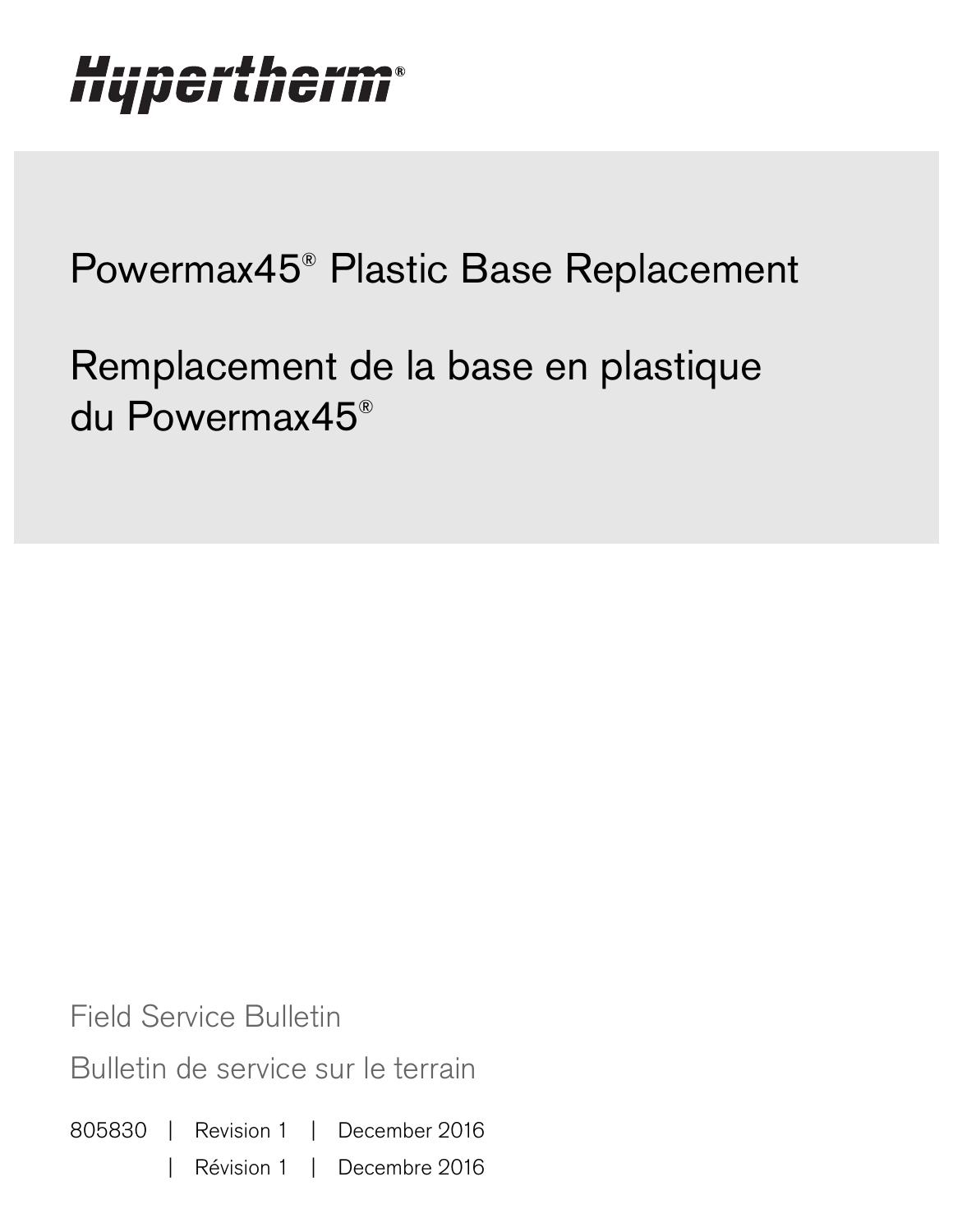### Hypertherm Inc.

Etna Road, P.O. Box 5010 Hanover, NH 03755 USA 603-643-3441 Tel (Main Office) 603-643-5352 Fax (All Departments) info@hypertherm.com (Main Office Email)

800-643-9878 Tel (Technical Service) technical.service@hypertherm.com (Technical Service Email) 800-737-2978 Tel (Customer Service)

customer.service@hypertherm.com (Customer Service Email)

866-643-7711 Tel (Return Materials Authorization) 877-371-2876 Fax (Return Materials Authorization) return.materials@hypertherm.com (RMA email)

### Hypertherm México, S.A. de C.V.

Avenida Toluca No. 444, Anexo 1, Colonia Olivar de los Padres Delegación Álvaro Obregón México, D.F. C.P. 01780 52 55 5681 8109 Tel 52 55 5683 2127 Fax Soporte.Tecnico@hypertherm.com (Technical Service Email)

### Hypertherm Plasmatechnik GmbH

Sophie-Scholl-Platz 5 63452 Hanau **Germany** 00 800 33 24 97 37 Tel 00 800 49 73 73 29 Fax

### 31 (0) 165 596900 Tel (Technical Service)

00 800 4973 7843 Tel (Technical Service) technicalservice.emea@hypertherm.com (Technical Service Email)

### Hypertherm (Singapore) Pte Ltd.

82 Genting Lane Media Centre Annexe Block #A01-01 Singapore 349567, Republic of Singapore 65 6841 2489 Tel 65 6841 2490 Fax Marketing.asia@hypertherm.com (Marketing Email) TechSupportAPAC@hypertherm.com (Technical Service Email)

#### Hypertherm Japan Ltd.

Level 9, Edobori Center Building 2-1-1 Edobori, Nishi-ku Osaka 550-0002 Japan 81 6 6225 1183 Tel 81 6 6225 1184 Fax HTJapan.info@hypertherm.com (Main Office Email) TechSupportAPAC@hypertherm.com (Technical Service Email)

### Hypertherm Europe B.V.

Vaartveld 9, 4704 SE Roosendaal, Nederland 31 165 596907 Tel 31 165 596901 Fax 31 165 596908 Tel (Marketing) 31 (0) 165 596900 Tel (Technical Service) 00 800 4973 7843 Tel (Technical Service)

technicalservice.emea@hypertherm.com (Technical Service Email)

#### Hypertherm (Shanghai) Trading Co., Ltd.

B301, 495 ShangZhong Road Shanghai, 200231 PR China 86-21-80231122 Tel 86-21-80231120 Fax

86-21-80231128 Tel (Technical Service) techsupport.china@hypertherm.com (Technical Service Email)

### South America & Central America: Hypertherm Brasil Ltda.

Rua Bras Cubas, 231 – Jardim Maia Guarulhos, SP – Brasil CEP 07115-030 55 11 2409 2636 Tel tecnico.sa@hypertherm.com (Technical Service Email)

#### Hypertherm Korea Branch

#3904. APEC-ro 17. Heaundae-gu. Busan. Korea 48060 82 (0)51 747 0358 Tel 82 (0)51 701 0358 Fax Marketing.korea@hypertherm.com (Marketing Email) TechSupportAPAC@hypertherm.com (Technical Service Email)

#### Hypertherm Pty Limited

GPO Box 4836 Sydney NSW 2001, Australia 61 (0) 437 606 995 Tel 61 7 3219 9010 Fax au.sales@Hypertherm.com (Main Office Email) TechSupportAPAC@hypertherm.com (Technical Service Email)

### Hypertherm (India) Thermal Cutting Pvt. Ltd

A-18 / B-1 Extension, Mohan Co-Operative Industrial Estate, Mathura Road, New Delhi 110044, India 91-11-40521201/ 2/ 3 Tel 91-11 40521204 Fax HTIndia.info@hypertherm.com (Main Office Email) TechSupportAPAC@hypertherm.com (Technical Service Email)

© 2016 Hypertherm Inc. All rights reserved.

Powermax and Hypertherm are trademarks of Hypertherm Inc. and may be registered in the United States and/or other countries. All other trademarks are the property of their respective holders.

One of Hypertherm's long-standing core values is a focus on minimizing our impact on the environment. Doing so is critical to our, and our customers', success. We are always striving to become better environmental stewards; it is a process we care deeply about.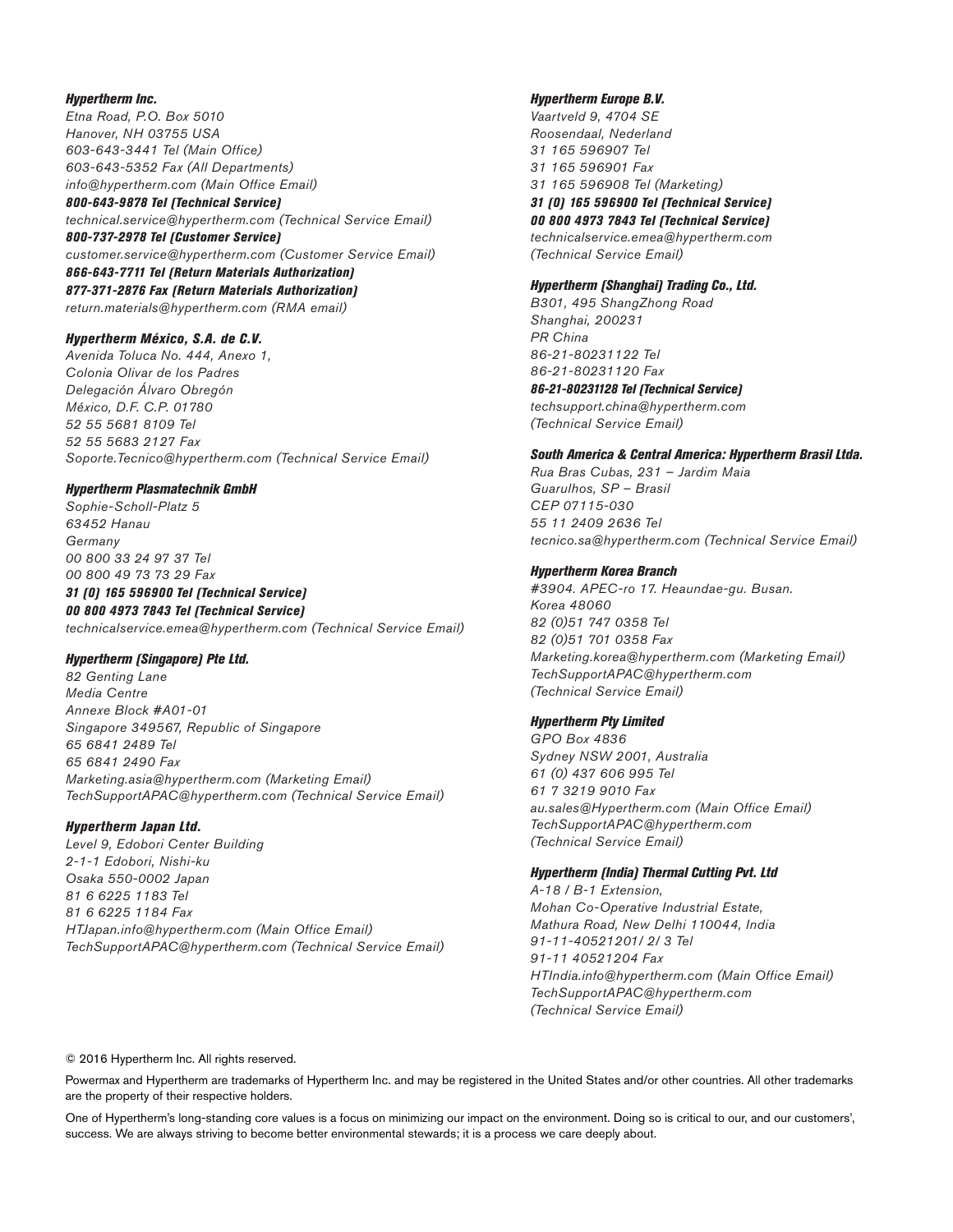## **Introduction**

# **WARNING**



### **ELECTRIC SHOCK CAN KILL**

**Disconnect electrical power before performing any maintenance.**

**All work requiring removal of the power supply cover must be performed by a qualified technician.**

**See the Safety and Compliance Manual (80996C) for more safety precautions.**

### **Purpose**

This field service bulletin describes the steps necessary to replace the plastic base on the Powermax45.

### **Tools and materials needed**

- Assorted Phillips<sup>®</sup> and TORX<sup>®</sup> screwdrivers
- Pins, wires, or swabs with a 2 mm (0.09 inch) diameter

### **228258 Kit contents**

| Part number | <b>Description</b>                                                                           | Quantity |
|-------------|----------------------------------------------------------------------------------------------|----------|
| 001983      | Plastic base for Powermax45                                                                  |          |
| 075711      | Machine screw: M4 x 12                                                                       | 6        |
|             | Data plate label (preapplied to base) that is specific to the<br>power supply configuration: |          |
| 110648      | $\cdot$ 200 – 240 V CSA data plate                                                           |          |
| 110662      | • 230 V CE/CCC data plate                                                                    |          |
| 110649      | • 400 V CE/CCC data plate                                                                    |          |
| 210210      | ■ 480 V CSA data plate                                                                       |          |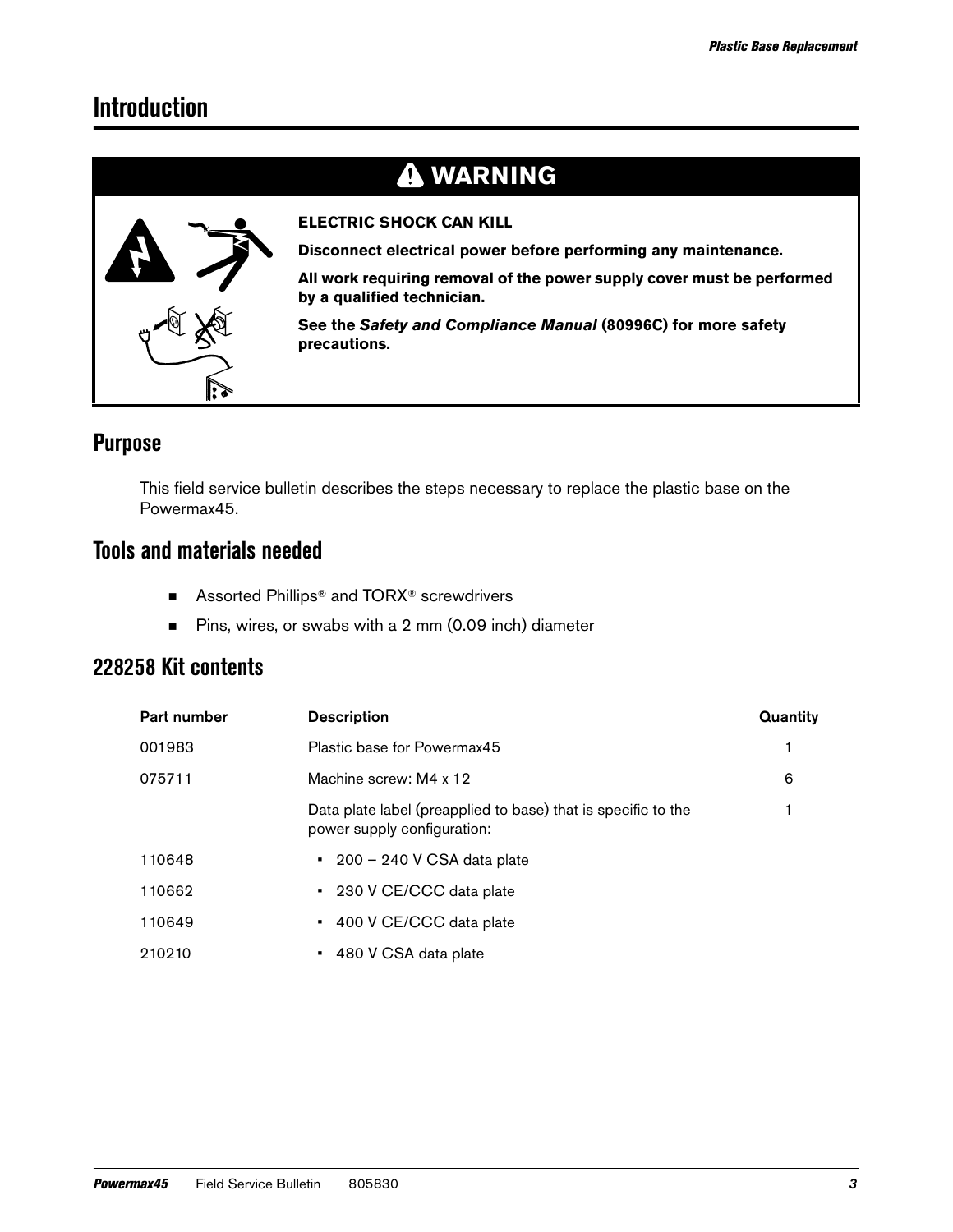# **Remove the plastic base**

# **NOTICE**



**Static electricity can damage circuit boards. Use proper precautions when handling printed circuit boards.**

**Store PC boards in anti-static containers.**

**Wear a grounded wrist strap when handling PC boards.**

- 1. Turn OFF (O) the power, disconnect the power cord, and disconnect the gas supply.
- 2. Remove the 2 screws from the handle on the top of the power supply. Remove the handle, and lift the cover off of the power supply.
- **3.** Remove the component barrier that protects the power board.
- **4.** Disconnect the filter drain hose  $\textcircled{1}$  from the drainage fitting on the plastic base.



 $\begin{bmatrix} \hline \hline \hline \hline \end{bmatrix}$  Make sure you reconnect the filter drain hose when you reassemble the unit.

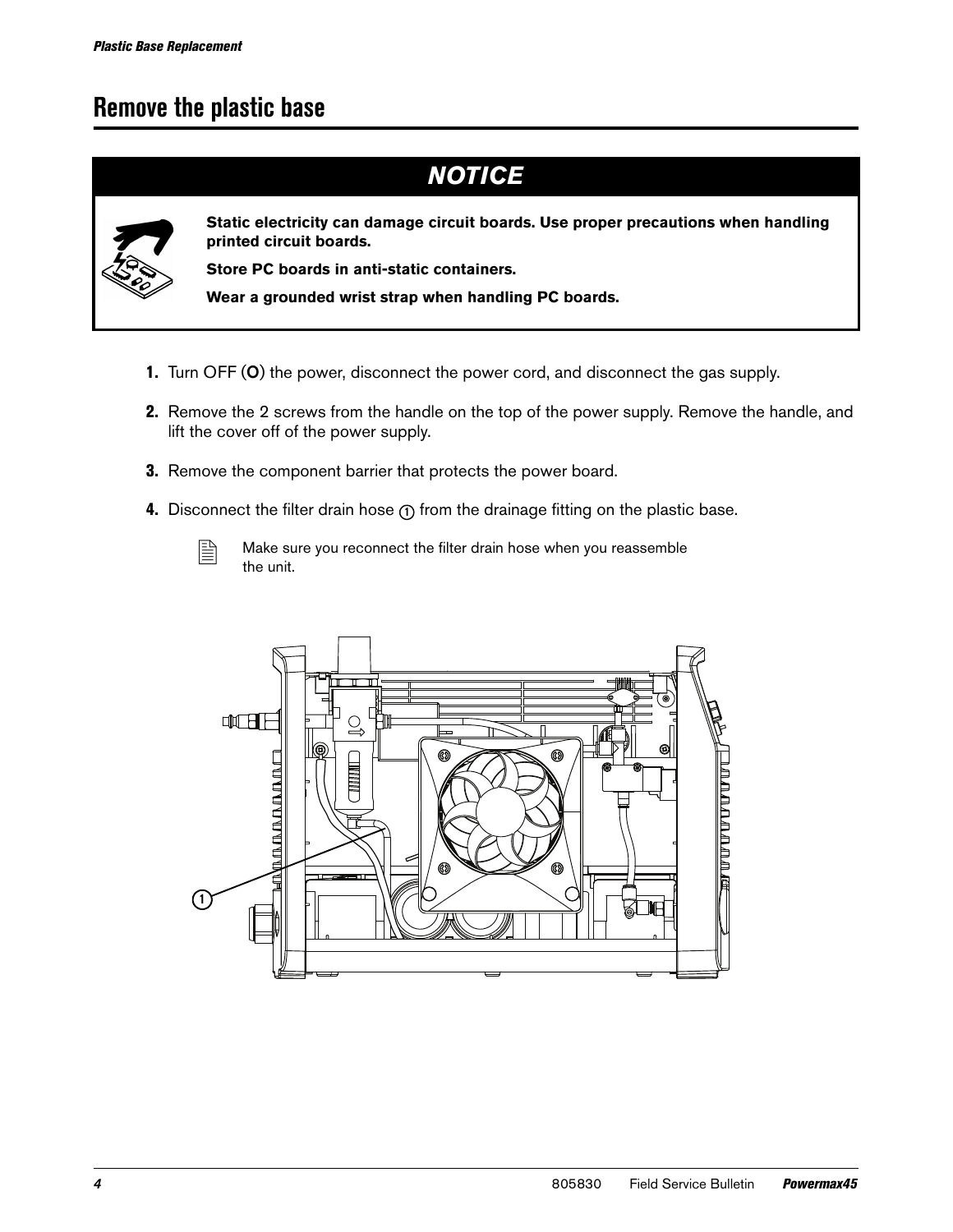- **5.** Lay the power supply on its side or hold it upside down. Remove the retaining screws  $@$  from the bottom of each end panel and pull the end panels slightly away from the power supply.
- **6.** Place the wooden end of a swab, a stiff wire, or other similar tool about 2 mm (0.09 inch) diameter into each of the 7 holes  $\circled{3}$  on the power board side of the plastic base. Press each one until the clips release and you can pull the plastic base and its attached components away from the center panel.
- **7.** Remove the 6 screws  $\textcircled{4}$  from the plastic base that hold the magnetics assembly in place and discard them. Remove the plastic base and discard it.

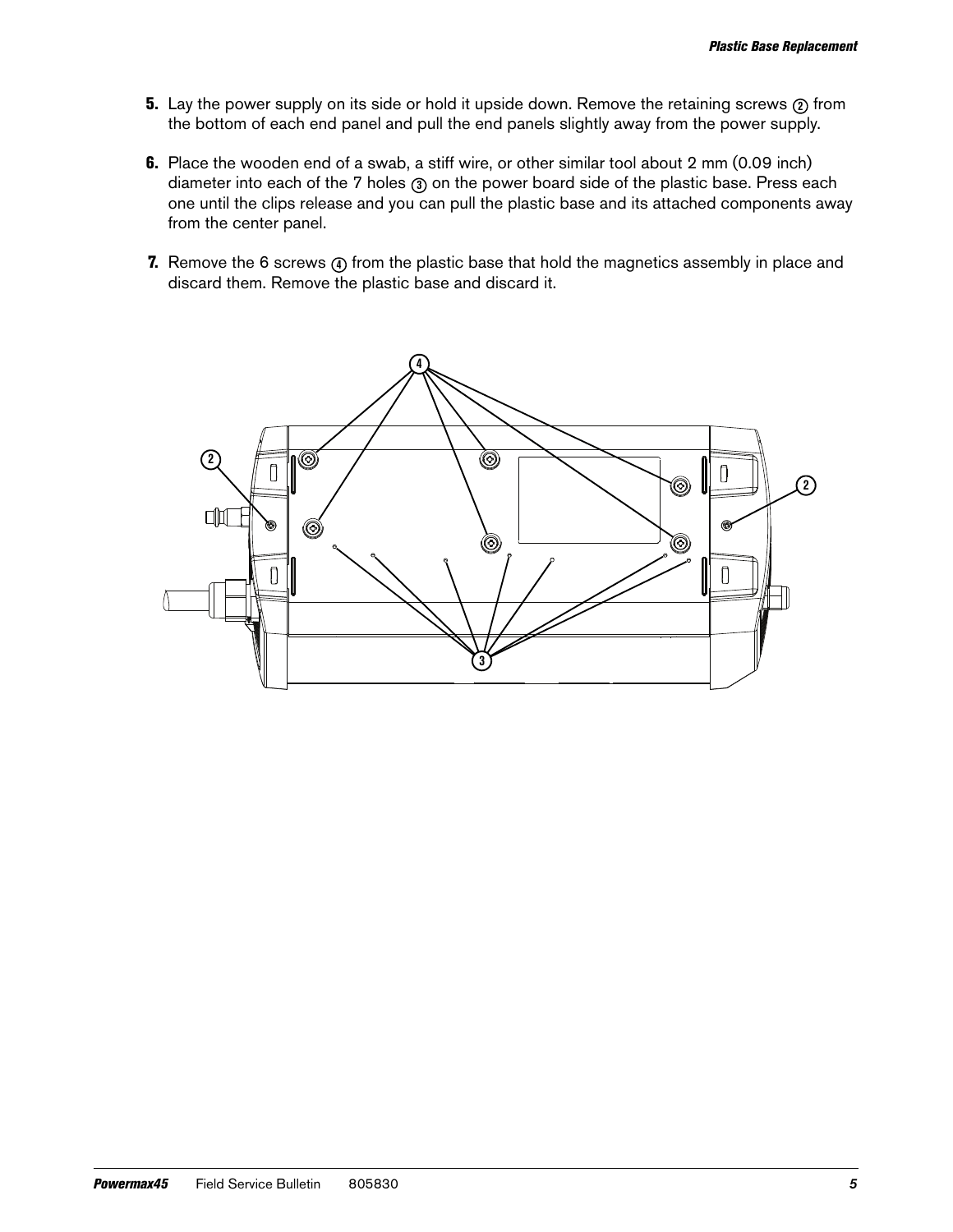## **Install the new plastic base and reassemble the power supply**

- 1. Verify that the serial number on the old base matches the serial number on the new base. Contact Hypertherm if the serial numbers do not match. The serial number can be found on the data plate label.
- 2. Align the screw holes in the new plastic base with the screw holes in the magnetics assembly, and install the 6 new screws that came with the kit.
- **3.** Align the plastic base  $\textcircled{1}$  and magnetics assembly  $@$  with the power supply center panel  $\circled{3}$ . Make sure the wires from the inductors and transformer are routed between the appropriate guide pins  $@$  in the plastic base. There are notches in the center panel so the wires do not get pinched. Once the wires are in place and the plastic base is properly aligned, press the plastic base into place.
- 4. Install the filter drain hose to the drainage fitting on the plastic base.
- **5.** Replace the end panels  $\circledA$ , securing them with the bottom retaining screws.

Make sure the screw hole in the ground clip on the top of the rear end panel aligns with the screw holes in the end panel and the power supply center panel.

- 6. Being careful not to pinch any of the wires, replace the component barrier and slide the cover back onto the power supply. Make sure the bottom edges are in the tracks. Position the handle over the holes in the top of the cover, then use the 2 screws to secure the cover.
- 7. Reconnect the electrical power and the gas supply.

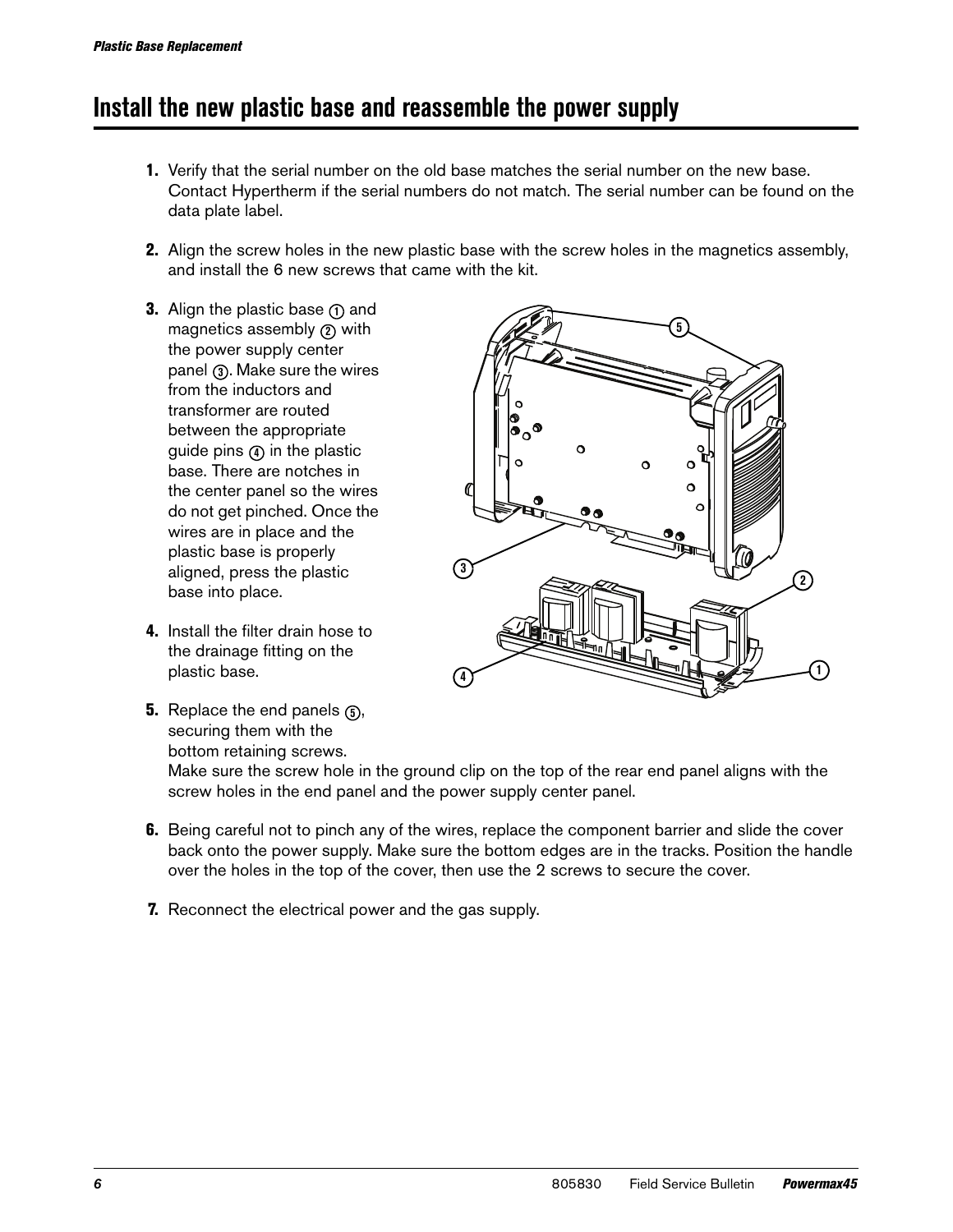## **Introduction**



# **AVERTISSEMENT**

**UN CHOC ÉLECTRIQUE PEUT ÊTRE MORTEL**

**Avant tout entretien, débrancher l'alimentation électrique.**

**Tous les travaux nécessitant le retrait du couvercle de la source de courant doivent être effectués par un technicien qualifié.**

**Se reporter au Manuel de sécurité et de conformité (80996C) pour des mesures de sécurité supplémentaires.**

## **Objet**

Ce bulletin de service sur le terrain donne la description des étapes nécessaires pour remplacer la base en plastique sur le Powermax45.

### **Outils et matériaux nécessaires**

- Tournevis Phillips<sup>®</sup> et TORX<sup>®</sup> assortis
- Contacts, fils ou cotons-tiges d'un diamètre de 2 mm (0.09 po)

### **Contenu du kit 228258**

| Numéro de référence | <b>Description</b>                                                                                                        | Quantité |
|---------------------|---------------------------------------------------------------------------------------------------------------------------|----------|
| 001983              | Plastic base for Powermax45                                                                                               |          |
| 075711              | Vis de machine : M4 x 12                                                                                                  | 6        |
|                     | Étiquette de plaque signalétique (déjà appliquée sur le socle)<br>spécifique à la configuration de la source de courant : |          |
| 110648              | Étiquette de plaque signalétique 200 – 240 V CSA                                                                          |          |
| 110662              | Étiquette de plaque signalétique 230 V CE / CCC                                                                           |          |
| 110649              | Étiquette de plaque signalétique 400 V CE / CCC                                                                           |          |
| 210210              | Étiquette de plaque signalétique 480 V CSA                                                                                |          |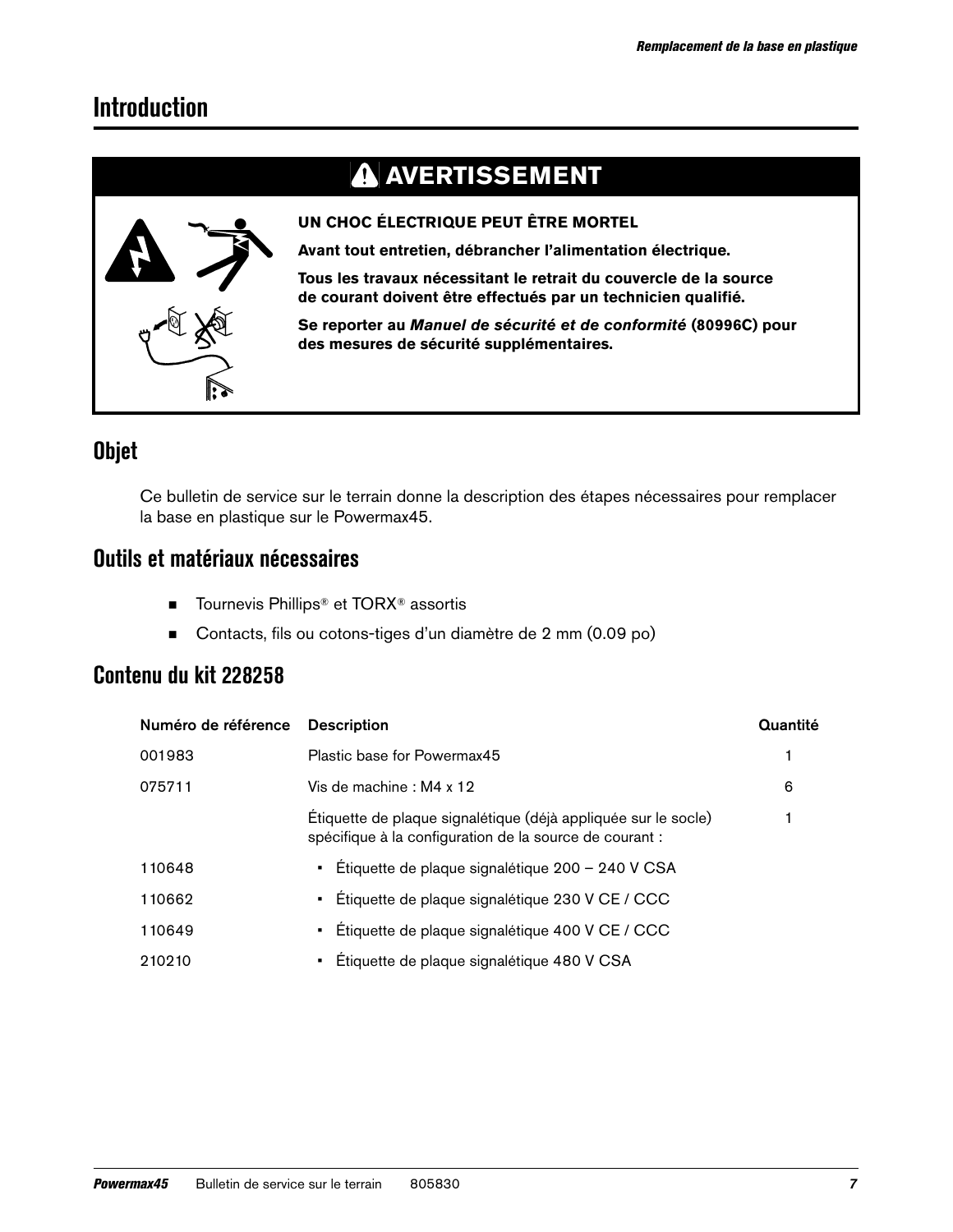# **Déposer la base en plastique**

## **AVIS**



**L'électricité statique peut endommager les cartes de circuits imprimés. Les précautions qui s'imposent doivent être respectées lors de la manipulation des cartes de circuits imprimés.**

**Les cartes de circuits imprimés doivent être rangées dans des contenants antistatiques.**

**L'utilisateur doit porter un bracelet antistatique lors de la manipulation des cartes de circuits imprimés.**

- 1. Couper l'alimentation (OFF), déconnecter le cordon d'alimentation et débrancher le tuyau de gaz d'alimentation.
- 2. Desserrer les 2 vis de la poignée à la partie supérieure de la source de courant. Déposer la poignée puis soulever le capot pour le sortir de la source de courant.
- 3. Déposer la barrière du composant qui protège le CI d'alimentation.
- **4.** Débrancher le tuyau de vidange du filtre  $\sigma$  du raccord sur la base en plastique.



 $\begin{bmatrix} \hline \ \hline \ \hline \ \hline \end{bmatrix}$  S'assurer de bien rebrancher le tuyau de vidange du filtre quand on remonte l'appareil.

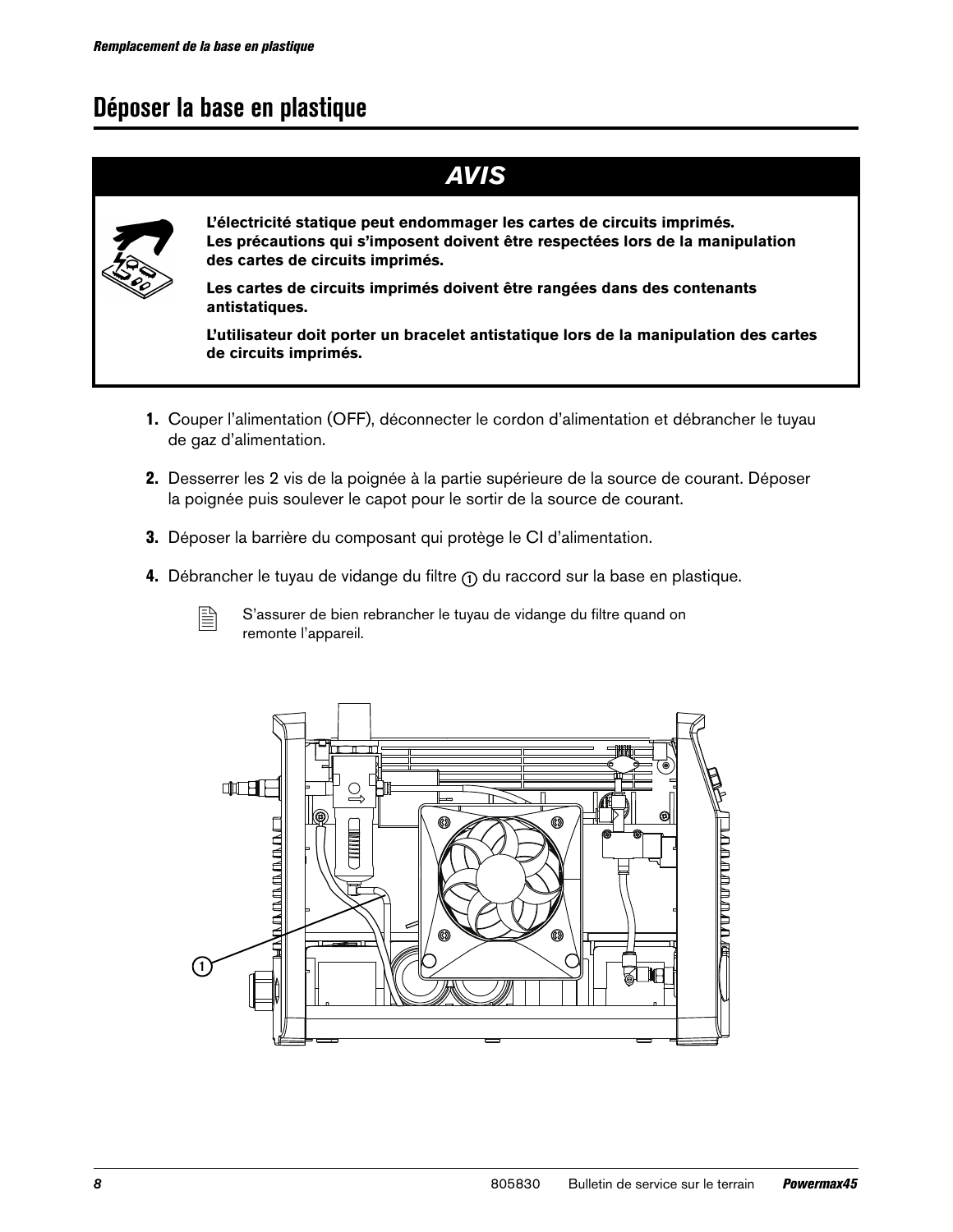- 5. Poser la source de courant sur le côté ou la maintenir sens dessus dessous. Desserrer les vis de retenue  $@$  du fond de chaque panneau d'extrémité et tirer légèrement les panneaux d'extrémité en les éloignant de la source de courant.
- 6. Placer l'extrémité en bois d'un coton-tige, un fil rigide ou un autre outil semblable d'un diamètre d'environ 2 mm (0.09 po) dans chacun des 7 trous ③ sur le côté CI d'alimentation de la base en plastique. Appuyer sur chacun jusqu'à ce que les pinces se détachent. On peut alors tirer sur la base en plastique et ses composants en l'écartant du panneau central.
- **7.** Desserrer les 6 vis @ de la base en plastique qui maintient le sous-ensemble magnétique et les mettre au rebut. Déposer la base en plastique et la mettre au rebut.